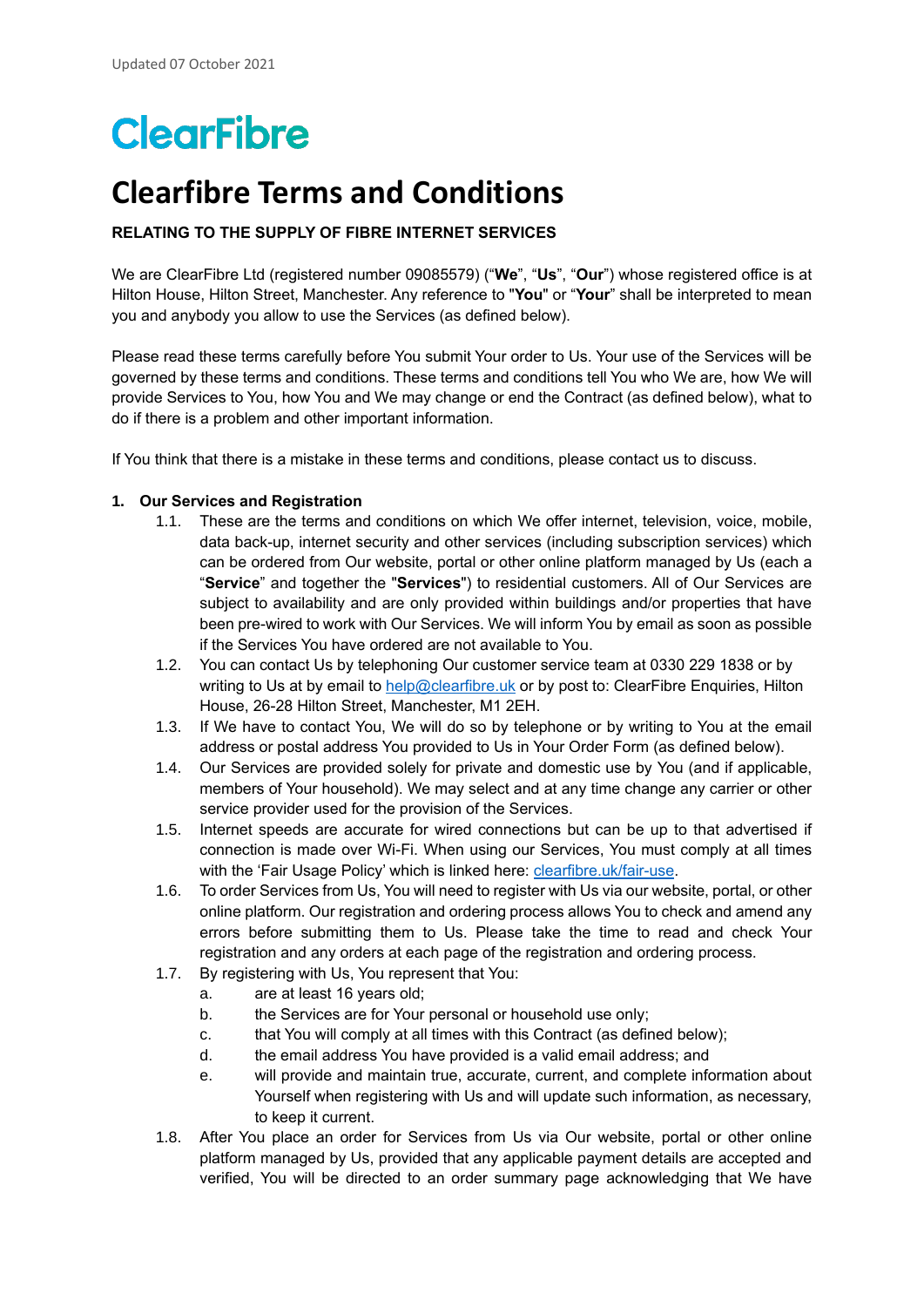accepted Your order (the "**Order Form**"), at which point a contract will come into existence between You and Us. You will be able to access the Order Form details at any time by logging into Your online account. You will also receive an email confirmation confirming that the Order has been completed. The Order Form shall be governed by these terms and conditions and together shall be called the "**Contract**".

- 1.9. The Order Form will detail each Service which You have requested for Us to provide, including any subscriptions to multiple Services.
- 1.10. If You purchase Our Services, any agreement for broadband or telephone services You might already have with another provider won't automatically end. This means You may have to continue paying for those previous services unless You end them. If You end them, You might have to pay the other provider cancellation or other charges. We are not responsible for any of those charges.

# **2. Payment and Prices**

*This payment clause will only apply if You are purchasing the Services directly from Us and there is a charge due to Us from You for the Services at any time during Your Contract. If You are being provided with the Services as part of a separate arrangement with Your landlord or We have agreed to provide certain Services to You for a period free of charge, this Contract is entered into in consideration of the mutual promises set out in this Contract.*

- 2.1. The price of the Services that We will provide to You will be as set out on the Order Form, including any variations in the price during the period of a fixed term contract. The Order Form will also specify the price of the Services after any fixed term has expired and You move onto a rolling monthly contract.
- 2.2. We shall be entitled to increase the price at any time during the Contract, provided that We give You at least 90 calendar days' notice in writing of such change. If You do not agree to the price increase, You can terminate this Contract at any time during the 90 days' notice period and the Contract shall terminate when the price increase is due to come into effect.
- 2.3. The price of any applicable set-up fee will be set out on the Order Form.
- 2.4. You are responsible for and must pay the charges set out on the Order Form and for any Services ordered from Us monthly in advance by card payment debit unless otherwise stated on the Order Form or agreed by Us in writing. The first payment will be taken when all of the Services You have ordered have been activated as confirmed to Us by Our engineers ("**Activation Date**") and subsequent payments will be taken on the same day as the Activation Date in each month thereafter or any other day agreed between us in writing. Any payments due in relation to part of a month or a change in Services will be payable on a pro-rata basis.
- 2.5. You are also responsible for paying any additional charges associated with the Services (e.g., phone line or excess use charges) and such costs will be charged as part of Your monthly payment following the month in which they are incurred. Any such additional charges that may apply will be stated as part of the Order Form and/or can be viewed on Your online account with Us.
- 2.6. In the event that You wish to own and retain the router and optical network terminal (ONT) (the "**Equipment**") that is provided by Us, You shall make an additional one-off payment to Us of £50.00. Otherwise, clause 9.1 shall apply and the Equipment shall remain owned by Us at all times.

#### **3. Commencement and Term**

3.1. The Contract will commence on the date that You have placed Your Order Form for the Services with Us (the "**Start Date**") and, unless otherwise stated on Your Order Form, will continue on a rolling monthly basis until terminated in accordance with this Contract.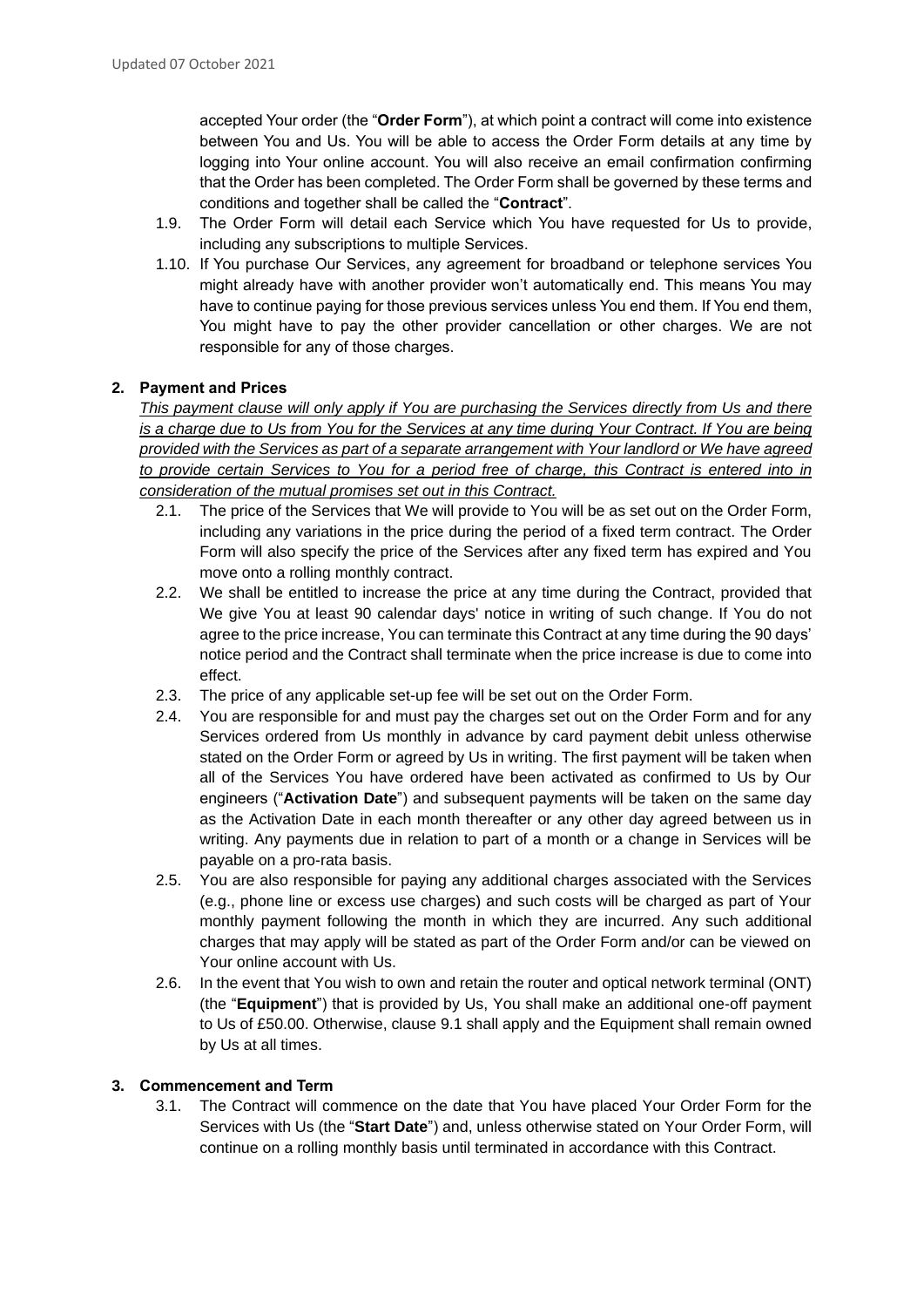3.2. If Your Contract is a fixed term Contract, following expiry of the fixed term period, Your Contract will automatically continue on a monthly rolling basis until terminated in accordance with this Contract.

# **4. Your Cancellation Rights**

- 4.1. As a consumer (resident), You have a legal right to cancel an order for the Services within 14 days from the Start Date without giving Us any reason.
- 4.2. To exercise the right to cancel, you must inform Us of your decision to cancel your order by calling Our customer services on 0330 229 1838. Please provide your name, home address, order number and, where available, Your phone number and email address.
- 4.3. If you ask Us to commence the Services before the 14 day period has ended, your right to cancel ends, even if you have not started using the Services provided. If you use the Services before the 14 day period has ended, then you right to cancel also ends. If you cancel the Services before we provide it, you may have to pay a reasonable amount for any work that has been done towards providing the Services and this will be deducted from any reimbursement amount due to You.
- 4.4. Subject to clause 4.3, if you cancel your order for the Services under clause 4.1, we will reimburse any payments received from you by the same means of payment within 14 days of your notice of cancellation.

# **5. Suspension and Termination**

- 5.1. If Your Contract is a rolling monthly contract (including where Your Contract becomes a rolling monthly contract following a fixed term in accordance with under clause 3.2), You may cancel Your Services at any time by giving us 14 days' notice, but You shall not be entitled to a refund for any Services paid in advance.
- 5.2. If Your Contract is a fixed term contract, You may cancel Your Services at any time by giving us 14 days' notice, but You shall be responsible for paying all charges that would have been payable to us during the fixed term, had the Services not be cancelled earlier, unless otherwise agreed by Us.
- 5.3. Where you have a subscription for multiple Services, You shall only be entitled to cancel this Contract in relation to all Services and You shall not be entitled to cancel an individual Service only.
- 5.4. To end the Contract with Us, please let Us know by calling Our customer services on 0330 229 1838. Please provide your name, home address, order number and, where available, Your phone number and email address.
- 5.5. We may at Our sole discretion either: (i) end this Contract; (ii) or suspend the provision of the Services at any time with immediate effect, without prior notice or refund to You, by writing to You if:
	- a. You do not make any payment to Us when it is due, and You still do not make payment within 5 days of Us reminding You that payment is due;
	- b. You do not, within a reasonable time, allow Us access to Your premises to install or repair the Services;
	- c. Where we reasonably believe that the Services are being used in breach of applicable laws;
	- d. Where we are required to do so by a government or regulatory authority;
	- e. In the event of Your bankruptcy or death;
	- f. If you or anyone else using the Services act towards Our staff or agents in a way which is unsuitable or serious enough to justify suspending or ending the Services; or
	- g. You breach any terms of this Contract or the Fair Use Policy.
- 5.6. Following the end of this Contact, unless you have bought the Equipment in accordance with clause 2.6, You shall ensure that the Equipment remains in Your property following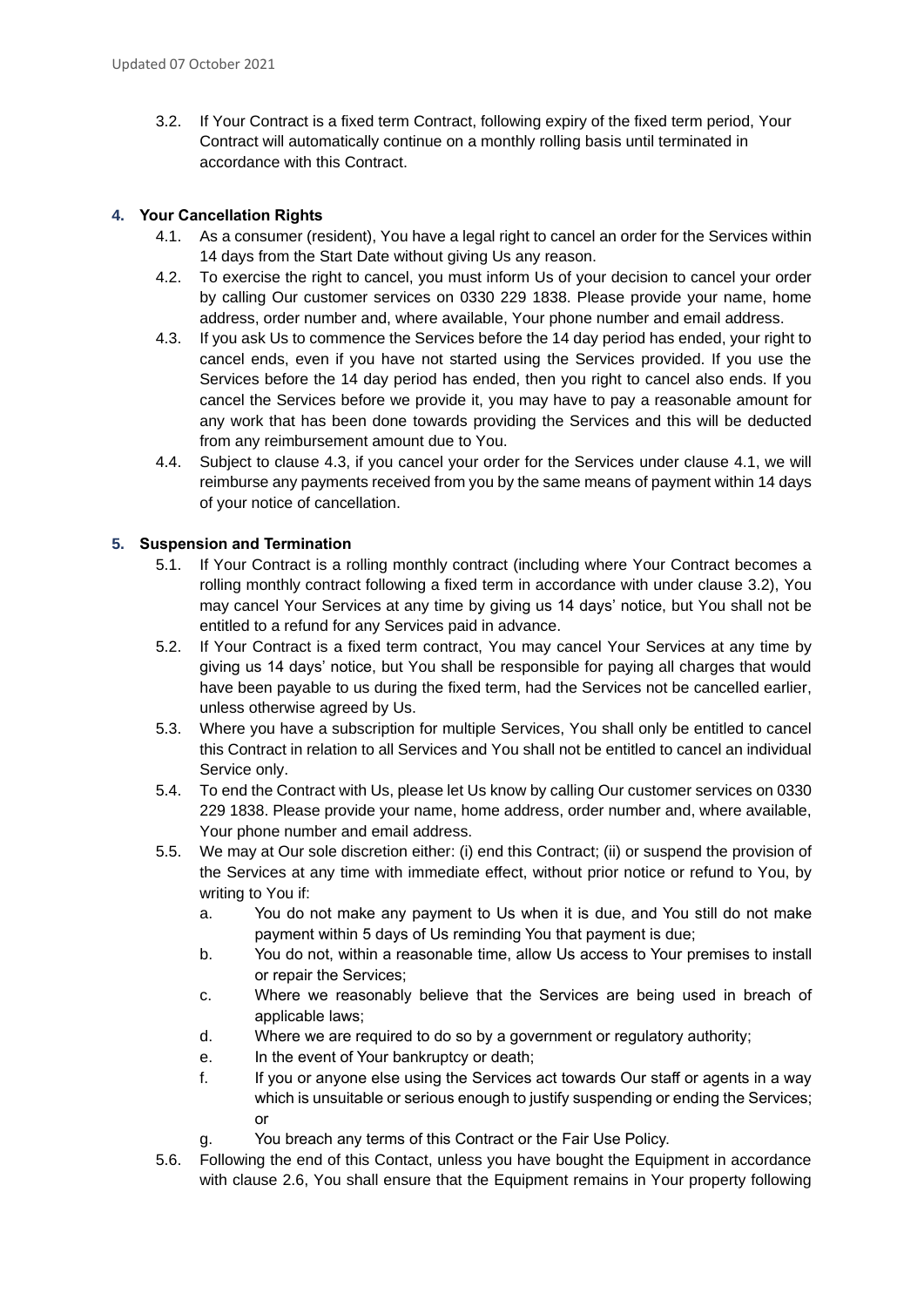the end of the Contract, or, if requested by Us, You must send or hand back the Equipment that is owned by Us.

- 5.7. If You move home, You may transfer this Contract to Your new address only where We already provide the Services to that property.
- 5.8. If You order replacement Services from Us, the Contract for the previous Services shall automatically terminate when the Order Form for new Services is submitted and be replaced by the new Order Form governed by these terms and conditions. A termination payment under clause 5.2 shall not be payable where you enter into a new Contract for replacement Services with us.

#### **6. Equipment**

- 6.1. You are responsible for ensuring that any equipment which You use to connect to Our Services is in good working order and conforms at all times with all applicable regulations and laws. You agree to only connect safe equipment that will not harm our network. You are responsible for ensuring that your equipment is technically compatible with the Services and we do not guarantee that such equipment will work with our Services or our Equipment.
- 6.2. You agree to provide Us with any information about Your equipment that We reasonably request for service and support reasons. We will not provide support for your equipment and will not be responsible for any loss of or damage to your equipment or any other loss or damage caused by your equipment.
- 6.3. Where We provide Equipment to You in relation to the Services, You agree to keep it secure and take all reasonable care to prevent the loss, theft, and damage of Our Equipment, to keep the Equipment at all times under Your control and possession, and not to remove the Equipment from Your residential property without our written approval.
- 6.4. You agree to tell Us immediately about any fault, loss, or damage to any part of our Equipment. You agree that You are responsible for any loss of or damage to the Equipment, regardless of how it happens, and we will charge You for any loss of or damage to the Equipment to a maximum value of £200.00.
- 6.5. Where We sell Equipment to You under clause 2.6, We will use reasonable endeavours to transfer the benefit of any manufacturer's guarantee to You. If the Equipment We sell to You does not have a manufacturer's guarantee, We warrant that on delivery and for a period of 12 months from delivery (the "**Warranty Period**"), the Equipment will be free from material defects. We will repair or replace at Our discretion any item of defective Equipment where such defect occurs within the Warranty Period, provided that the defect does not arise from:
	- a. any fair wear and tear;
	- b. any wilful damage, abnormal storage or working conditions, accident, negligence by You or by any third party;
	- c. if You fail to operate or use the Equipment in accordance with its user instructions; or
	- d. any alteration or repair by You or by a third party not authorised by Us.
	- This warranty does not affect Your statutory rights.
- 6.6. We may change or upgrade the Equipment during the term of this Contract if required to perform the Services.

# **7. Liability**

# **YOUR ATTENTION IS DRAWN TO THIS CLAUSE IN PARTICULAR.**

- 7.1. If We fail to comply with this Contract, We are responsible for loss or damage You suffer that is a foreseeable result of Our breach of this Contract or our negligence, except for those losses excluded by this Contract.
- 7.2. We only provide the Services for domestic and private use, and We have no liability to You for any loss of profit, loss of business, business interruption or loss of business opportunity.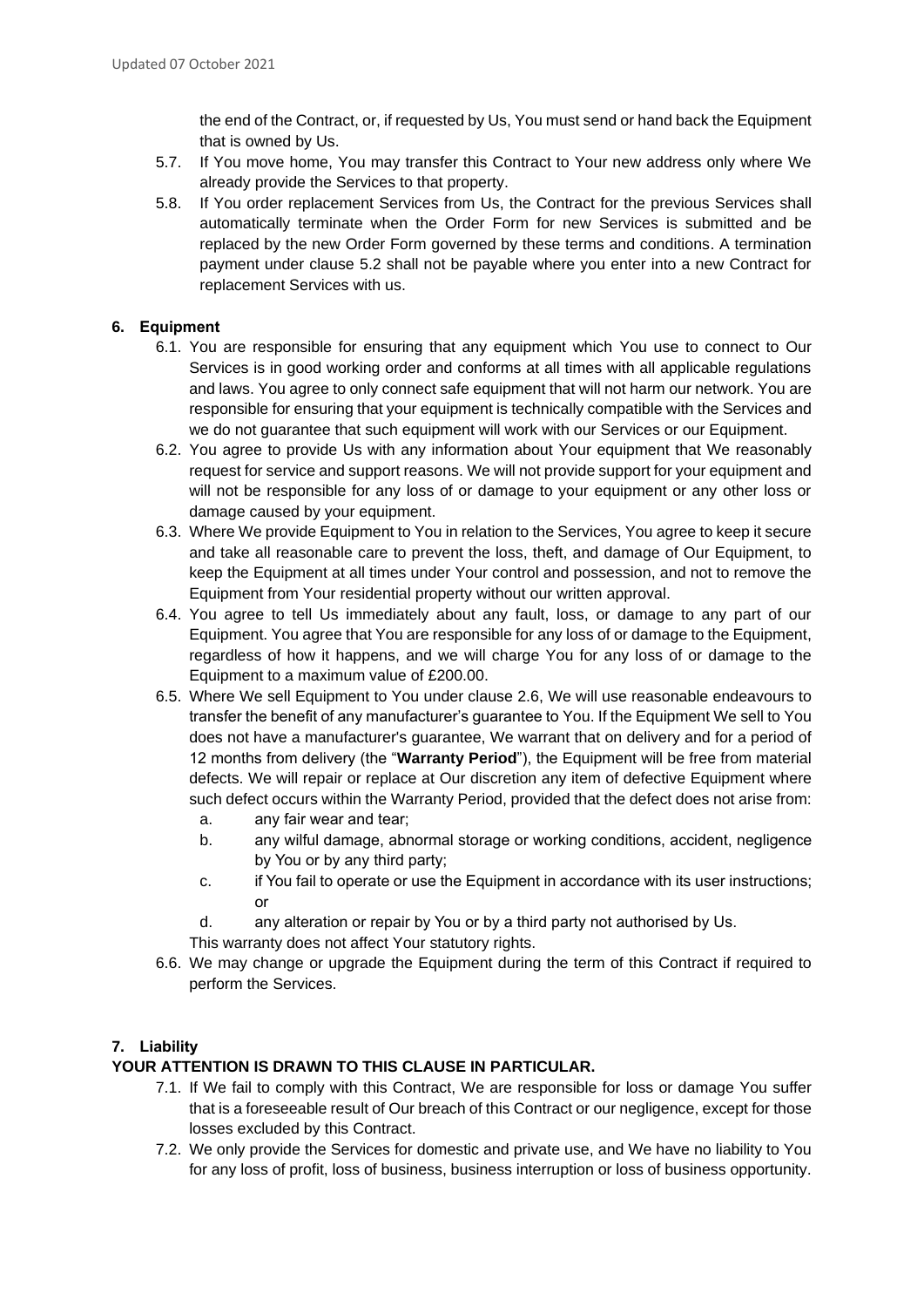- 7.3. We are not able to guarantee that there will be no disruption to the Services We provide to You. Where we are carrying out planned maintenance, We will use reasonable endeavours to give you no less than 5 days' notice of such maintenance work.
- 7.4. We cannot guarantee the accuracy or completeness of the content that We provide to You including any programme guide. The content may not be suitable for viewing or use by persons of all ages. For this reason, it is Your responsibility to ensure that any content viewed or used is suitable for those viewing it (including children).
- 7.5. We do not in any way exclude or limit our liability for death or personal injury caused by our negligence, fraud, or fraudulent misrepresentation, or for any other liability which We cannot by law limit or exclude.
- 7.6. If We are installing or repairing Equipment in Your property, We will make good any damage to Your property caused by Us while doing so. However, We are not responsible for the cost of repairing any pre-existing faults or damage to Your property that We discover.
- 7.7. We are not liable for any failure to provide the Services which is a result of: (i) Your failure to follow any of Our reasonable instructions, (ii) breach of this Contract; or (iii) breach of the Fair Usage Policy.
- 7.8. We may not be able to do what We have agreed because of events beyond our reasonable control. This could be events such as lightning, flood, severe weather, pandemic / epidemic, fire, explosion, terrorist activities, war, riots, damage or vandalism to our fibre network, or any apparatus We've installed or strikes or other industrial action. In these circumstances, We are not responsible if We cannot provide You with the Services in accordance with this Contract and We shall be entitled to terminate the Contract on written notice with immediate effect.

# **8. Changes**

- 8.1. We may revise this Contract and the Services We provide from time to time.
- 8.2. We may at any time change, replace or withdraw the selection of Services available.
- 8.3. Wherever possible, We will give You reasonable notice of any changes. Where changes to the Services are material, We will give You at least 30 calendar days' notice in writing.
- 8.4. Some services (for example, television channels that form part of our Services) are supplied by other content owners. As a result, We may, due to matters outside our control or for commercial or contractual reasons, change all or any programming, channel allocations and channels, or cancel, postpone, or alter the details of any video on demand service without notice.
- 8.5. We may update or require You to update digital content, provided that the digital content shall always match the description of it that We provided to You before You bought it.
- 8.6. If We withdraw a package of Services entirely, We will move You to the closest equivalent package unless You notify Us of a particular package choice within one calendar month of receiving the notification. If You do not agree with any material changes, We propose to make, or have made, You have the right to cancel Your Service.

# **9. Ownership**

- 9.1. Where We provide Equipment for use with Our Services, unless You have bought it under clause 2.6 this Equipment remains Ours at all times and where We need to alter and/or replace this Equipment from time to time You agree to provide Us with reasonable access to do so to ensure our Services are maintained with You.
- 9.2. Any IP address allocated by Us to You will at all times belong to Us and You may not sell or agree to transfer the IP address to any person. You will have a non-transferable licence to use such IP address whilst You receive Services from Us.

# **10. Intellectual Property Rights**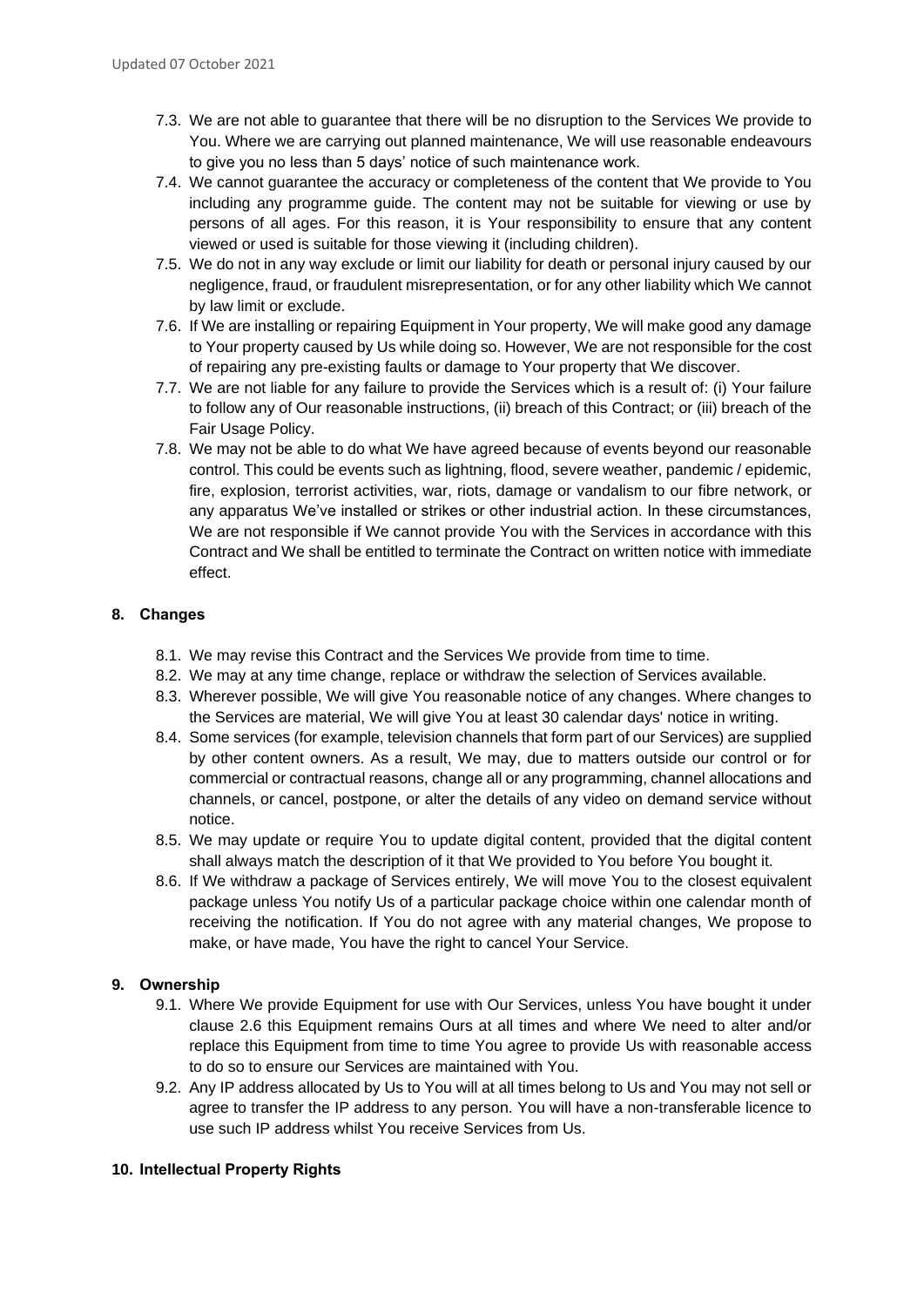- 10.1. You are not permitted to copy or record any of the Services, or any television or radio programmes contained in the Services, except for Your own private, domestic, and noncommercial use (and if this kind of copying for personal use becomes unlawful in the future, You agree to stop doing it).
- 10.2. Some of Our Equipment may include personal video recording functionality or have access to network-based recording. If this is enabled, it will work so long as We are permitted to use this technology by television content providers. If this functionality does not work for certain channels, this may be because our content providers have not permitted Us to use it.
- 10.3. Ownership of all intellectual property rights in the Equipment and any and all software or hardware systems required to use and operate, or which form part of, any of the Services are the exclusive property of Us or Our licensors.
- 10.4. Your right to use the Equipment and any such software and hardware systems are always subject to this Contract and You agree not to use the Equipment and any such software and hardware systems for any purpose other than using and accessing the Services. You have no right whatsoever to copy, adapt, reverse engineer, decompile, disassemble, modify, or adapt the Equipment or any such software and hardware systems in whole or in part.

# **11. Support**

- 11.1. You will be given access to our service desk via the contact details on our website (the "**Service Desk**"). The Service Desk provides general assistance, including with registration and access problems that may arise as a result of network issues relating to the Services. Any calls to the Service Desk may be recorded or monitored for training and other quality purposes.
- 11.2. The Service Desk support does not include support of hardware or software installed on Your PC or any other of Your devices such as smartphones and games consoles.

#### **12. Installation and Maintenance**

- 12.1. Where We have not yet installed all the Equipment needed to provide the Services to You, You agree to provide reasonable access to Your address for Us to do so. We will make reasonable efforts to meet the time and day which We agree with You. However, if We need to change the time and/or date We will notify You of the changes as soon as possible.
- 12.2. You may need to be present during the installation. If this is not possible, then You need to ensure that someone aged 18 or over is at Your address to allow Us access.
- 12.3. You authorise Us to install and keep installed Our Equipment in Your address and You agree that Our employees, agents, or contractors may enter Your Equipment so that We can carry out any work that is necessary for Us to connect, maintain, alter, replace, or remove any Equipment necessary for Us to supply the Services that You have asked for.
- 12.4. You authorise Us to inspect any of Your equipment (such as Your TV or computer), and Our Equipment which You may keep at Your address for Us, necessary to supply the Services that You have asked for.
- 12.5. We agree to cause as little disturbance as reasonably possible when carrying out any work at Your address. We agree to repair, to Your reasonable satisfaction, any damage that We, Our agents, or contractors may cause at Your address.
- 12.6. You agree not to do anything, or allow anything to be done, at Your address that may cause damage to or interfere with the Equipment or prevent use or easy access to it.
	- a. You confirm that You are: Equipment the current occupier of the address; and
	- b. either the freeholder or a tenant of the address.
- 12.7. We may modify or temporarily suspend the Services, or part of them, to the extent necessary